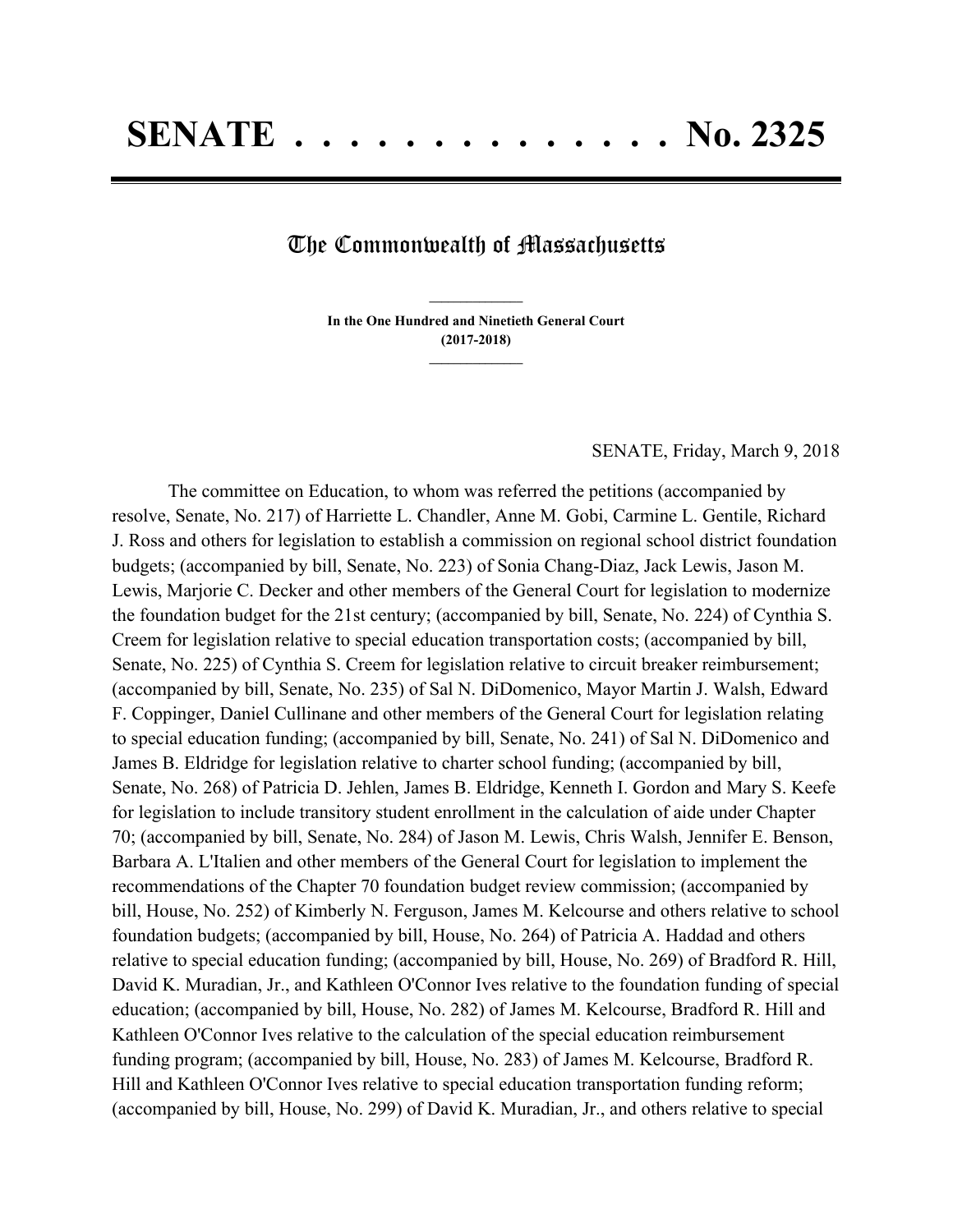education funding; (accompanied by bill, House, No. 312) of John H. Rogers, Thomas M. Stanley and Michael S. Day for legislation to promote educational resource allocation decisions at the local level; (accompanied by bill, House, No. 313) of John H. Rogers and others relative to expanding the special education reimbursement program to include transportation costs; (accompanied by bill, House, No. 2040) of Bradford R. Hill relative to implementing the recommendations of the foundation budget review commission; (accompanied by bill, House, No. 2063) of Frank I. Smizik and others relative to the calculation of special education reimbursement amounts; and (accompanied by bill, House, No. 2841) of Claire D. Cronin and others relative to the Foundation Budget Review Commission,- reports the accompanying bill (Senate, No. 2325).

> For the committee, Sonia Chang-Diaz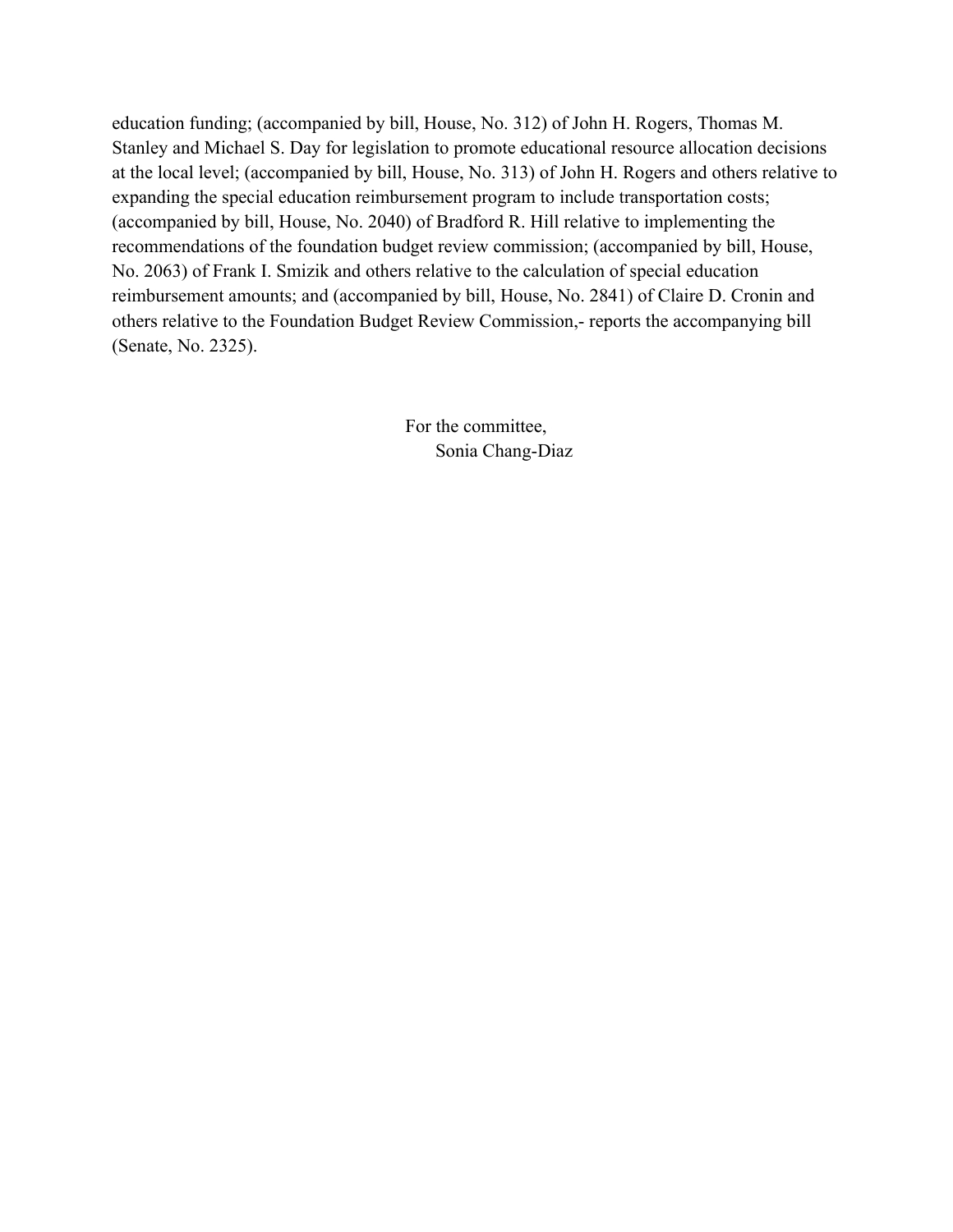## The Commonwealth of Massachusetts

**In the One Hundred and Ninetieth General Court (2017-2018) \_\_\_\_\_\_\_\_\_\_\_\_\_\_\_**

**\_\_\_\_\_\_\_\_\_\_\_\_\_\_\_**

An Act modernizing the foundation budget for the 21st century.

Be it enacted by the Senate and House of Representatives in General Court assembled, and by the authority *of the same, as follows:*

| is amended by inserting after section 5B the following section:-<br>2<br>3<br>Section $5B\frac{1}{2}$ . (a) Notwithstanding the provisions of any general or special law to the<br>contrary, as used in this section the following terms shall have the following meanings:<br>$\overline{4}$<br>"Assumed in-school special education enrollment", 4 per cent of the total foundation<br>5<br>enrollment in a district not including vocational or preschool enrollment, plus 5 per cent of<br>6<br>vocational enrollment.<br>7<br>8<br>"Foundation Benefits", the amount allotted within a district's foundation budget for<br>9<br>employee benefits and fixed charges; provided, however, that the allotment shall be equal to the<br>10<br>sum of: (i) the employee health insurance rate multiplied by the number of active employees for<br>11<br>whom the district provides health insurance; and (ii) the retired employee health insurance rate<br>12<br>multiplied by the number of the district's retired employees. | SECTION 1. Chapter 29 of the General Laws, as appearing in the 2014 Official Edition, |
|---------------------------------------------------------------------------------------------------------------------------------------------------------------------------------------------------------------------------------------------------------------------------------------------------------------------------------------------------------------------------------------------------------------------------------------------------------------------------------------------------------------------------------------------------------------------------------------------------------------------------------------------------------------------------------------------------------------------------------------------------------------------------------------------------------------------------------------------------------------------------------------------------------------------------------------------------------------------------------------------------------------------------------|---------------------------------------------------------------------------------------|
|                                                                                                                                                                                                                                                                                                                                                                                                                                                                                                                                                                                                                                                                                                                                                                                                                                                                                                                                                                                                                                 |                                                                                       |
|                                                                                                                                                                                                                                                                                                                                                                                                                                                                                                                                                                                                                                                                                                                                                                                                                                                                                                                                                                                                                                 |                                                                                       |
|                                                                                                                                                                                                                                                                                                                                                                                                                                                                                                                                                                                                                                                                                                                                                                                                                                                                                                                                                                                                                                 |                                                                                       |
|                                                                                                                                                                                                                                                                                                                                                                                                                                                                                                                                                                                                                                                                                                                                                                                                                                                                                                                                                                                                                                 |                                                                                       |
|                                                                                                                                                                                                                                                                                                                                                                                                                                                                                                                                                                                                                                                                                                                                                                                                                                                                                                                                                                                                                                 |                                                                                       |
|                                                                                                                                                                                                                                                                                                                                                                                                                                                                                                                                                                                                                                                                                                                                                                                                                                                                                                                                                                                                                                 |                                                                                       |
|                                                                                                                                                                                                                                                                                                                                                                                                                                                                                                                                                                                                                                                                                                                                                                                                                                                                                                                                                                                                                                 |                                                                                       |
|                                                                                                                                                                                                                                                                                                                                                                                                                                                                                                                                                                                                                                                                                                                                                                                                                                                                                                                                                                                                                                 |                                                                                       |
|                                                                                                                                                                                                                                                                                                                                                                                                                                                                                                                                                                                                                                                                                                                                                                                                                                                                                                                                                                                                                                 |                                                                                       |
|                                                                                                                                                                                                                                                                                                                                                                                                                                                                                                                                                                                                                                                                                                                                                                                                                                                                                                                                                                                                                                 |                                                                                       |
|                                                                                                                                                                                                                                                                                                                                                                                                                                                                                                                                                                                                                                                                                                                                                                                                                                                                                                                                                                                                                                 |                                                                                       |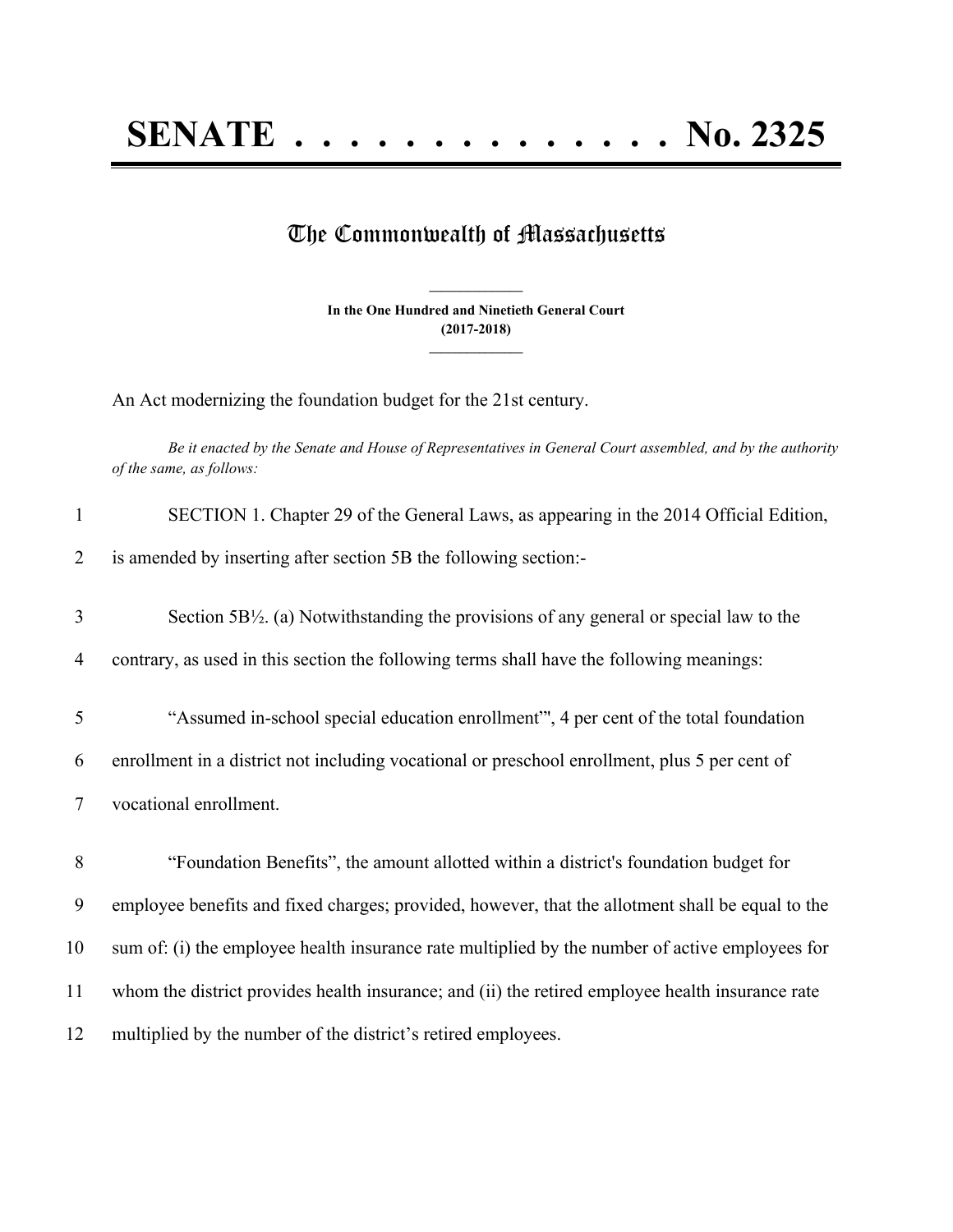| 13 | "Employee health insurance rate", the employer share of the average group insurance                        |
|----|------------------------------------------------------------------------------------------------------------|
| 14 | commission premium for the plans for the 3 previous fiscal years; provided, however, that the              |
| 15 | group insurance commission shall annually, not later than June 30, provide the department with             |
| 16 | data necessary for the determination of the rate or an increase of it.                                     |
| 17 | "English learner enrollment", the number of students identified as English learners                        |
| 18 | pursuant to chapter 71A, including students enrolled in vocational and technical schools.                  |
| 19 | "English learner increment", the additional amount allotted within a district's foundation                 |
| 20 | budget for additional services for English learners, including those enrolled in vocational and            |
| 21 | technical schools; provided, however, that the value of the increment for fiscal year 2019 shall be        |
| 22 | \$2,355.58 multiplied by the number of English learners in the district and shall be adjusted              |
| 23 | annually thereafter by the foundation inflation index.                                                     |
| 24 | "Low-income enrollment", the number of children attending school in a district                             |
| 25 | regardless of residence or tuition-paying status, with a family income not more than 185 per cent          |
| 26 | of the federal poverty level; provided, however, that a "low-income child" or "low-income                  |
| 27 | student" shall mean a child who meets these eligibility standards; and provided further, that in           |
| 28 | determining the total number of low-income students, the department shall use the preceding                |
| 29 | year's actual number of low-income elementary, junior high or middle school, high school and               |
| 30 | vocational students and $\frac{1}{2}$ of the preceding year's actual number of low-income kindergarten and |
| 31 | preschool students.                                                                                        |
|    |                                                                                                            |

 "Low-income increment", the additional amount allotted within a district's foundation budget for each student with a family income not more than 185 per cent of the federal poverty level; provided, however, that the department shall rank each district and divide the districts into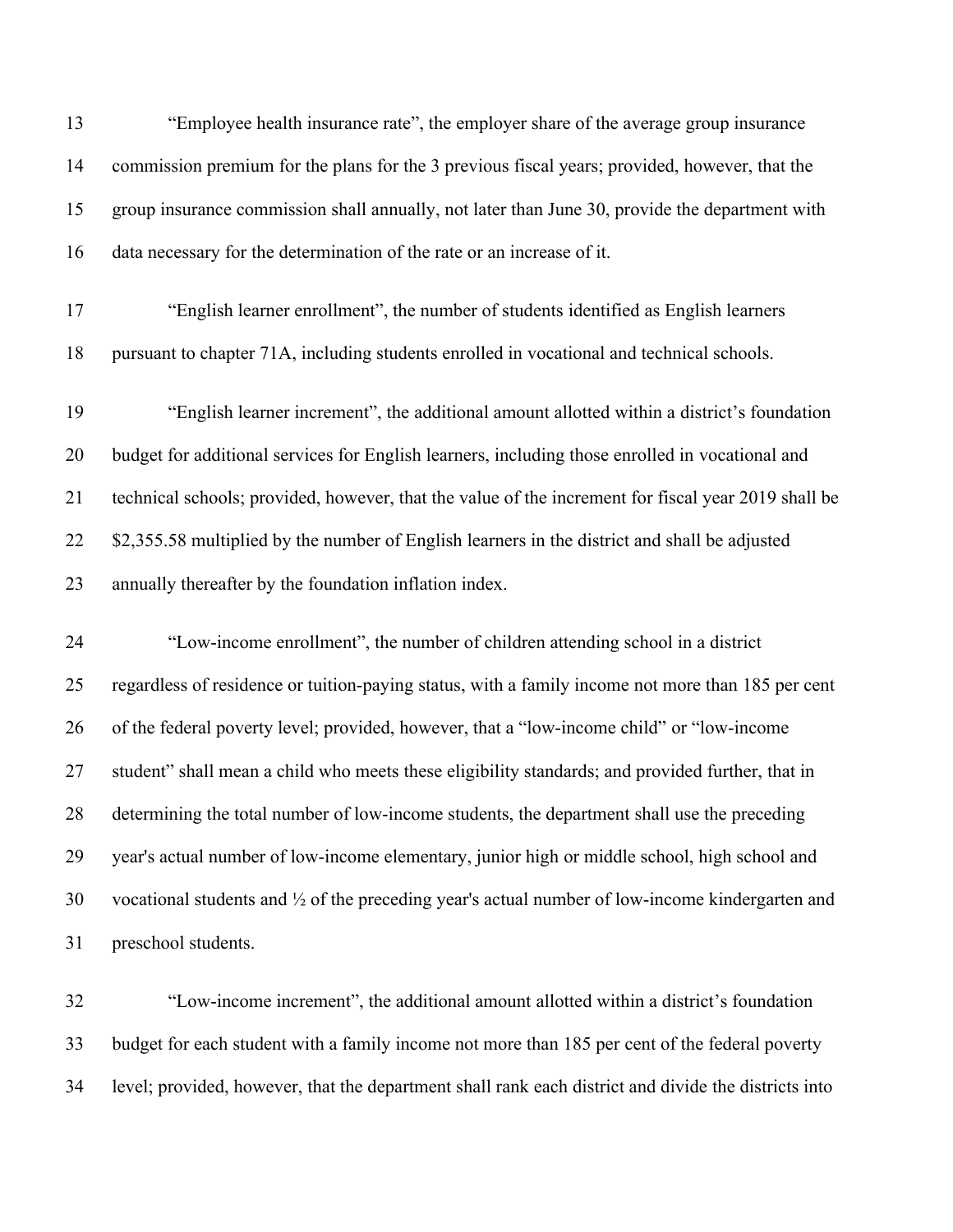deciles; provided further, that each district shall be assigned a low-income decile based on its low income percentage which shall be calculated as its number of low-income students divided by the total foundation enrollment; provided further, that each decile shall be assigned a low- income increment where the increment for the lowest percentage decile shall be fifty per cent of the statewide per pupil amount for students with a family income more than 185 per cent of the federal poverty level and the increment for the highest percentage decile shall be one hundred percent of the statewide per pupil amount for students with a family income more than 185 per cent of the federal poverty level.

 "Retired employee health insurance rate", the average group insurance commission premium for all retiree plans for the 3 previous fiscal years; provided, however, that the group insurance commission shall annually, not later than June 30, provide the department with data necessary for the determination of such rate or any increase of it.

 "Tuitioned-out special education rate", four times the statewide foundation budget per pupil amount minus the statewide foundation budget per pupil amount for the prior fiscal year.

 (b) Annually, not later than January 15, the secretary of administration and finance shall meet with the senate and house committees on ways and means to jointly determine an implementation schedule to fulfill the recommendations filed on November 2, 2015 by the foundation budget review commission established in section 4 of chapter 70. The implementation schedule shall establish a foundation budget as defined in section 2 of said chapter 70 incorporating the categories, as defined in paragraph (a), of tuitioned-out special education rate, assumed in-school special education enrollment, low-income increment, low-income enrollment, foundation benefits, employee health insurance rate, retired employee health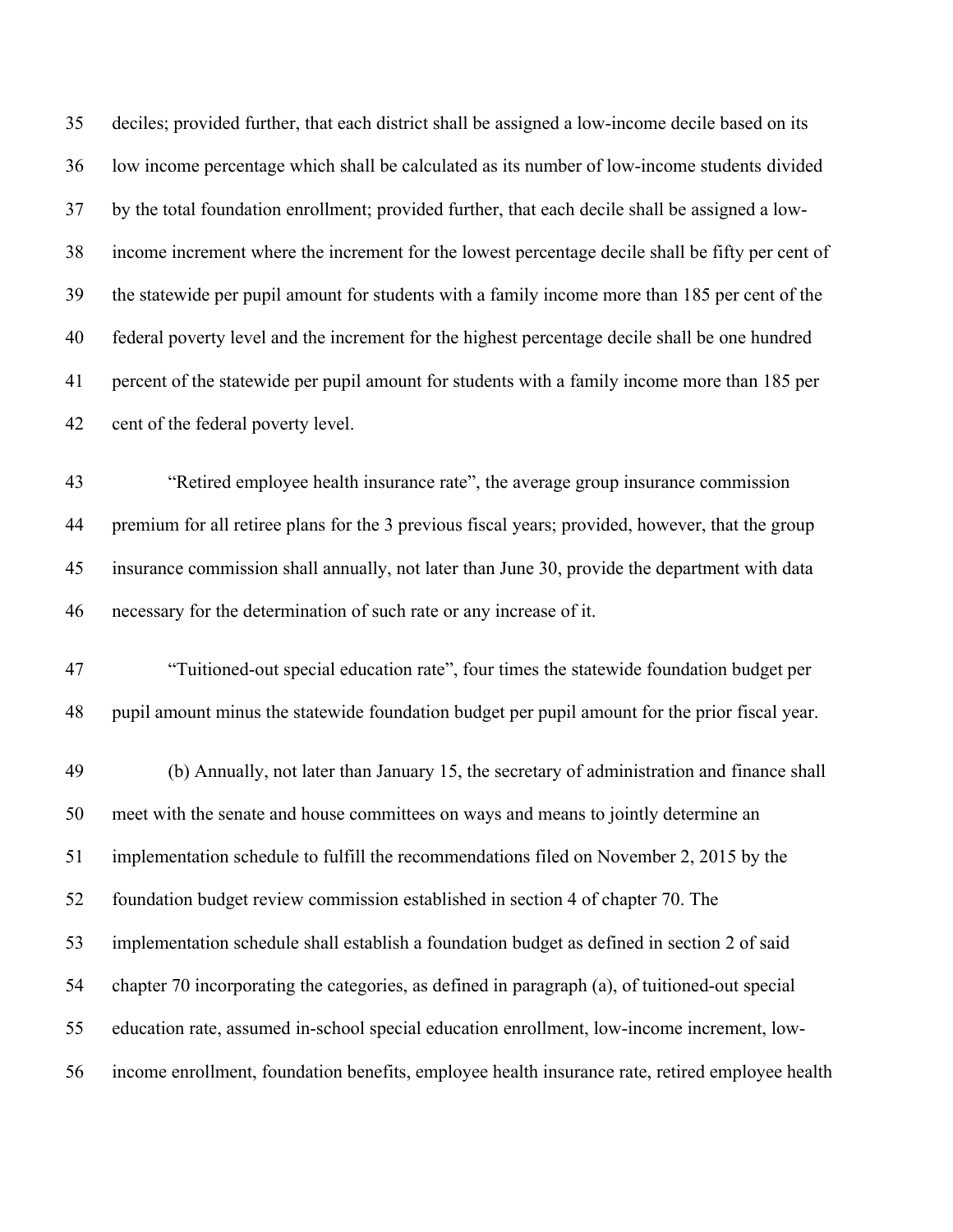insurance rate and English language learner increment; provided, however, that in the first year of the term of office of a governor who has not served in the preceding year, the parties shall determine an implementation schedule not later than January 31 of that year. In determining the implementation schedule, the secretary of administration and finance and the senate and house committees on ways and means shall hold a public hearing and receive testimony from the commissioner of elementary and secondary education and other interested parties. The schedule may be amended by agreement of the senate and house committees on ways and means in any fiscal year to reflect changes in enrollment, inflation, student populations or other factors that may affect the remaining costs in the schedule. The implementation schedule shall be included in a joint resolution and placed before the members of the general court for their consideration annually, along with any proposed legislation necessary to execute and implement the schedule, not later than February 15. The implementation schedule shall be subject to appropriation. Upon completion of the implementation schedule, a joint resolution shall be placed before the members of the general court affirming that the recommendations of the commission have been fulfilled; provided, however, that the determination of an annual implementation schedule shall no longer be required upon the adoption of the resolution.

 SECTION 2. Said chapter 70 is hereby further amended by inserting after section 4 the following section:-

 Section 4A. (a) The department, in consultation with the executive office of education, shall convene a data advisory committee to promote the improved use of school-level data to inform effective resource allocation decisions at the local level. The data advisory committee shall include, but not be limited to, a representative from the following organizations: the Massachusetts Association of School Committees, Inc.; the Massachusetts Association of School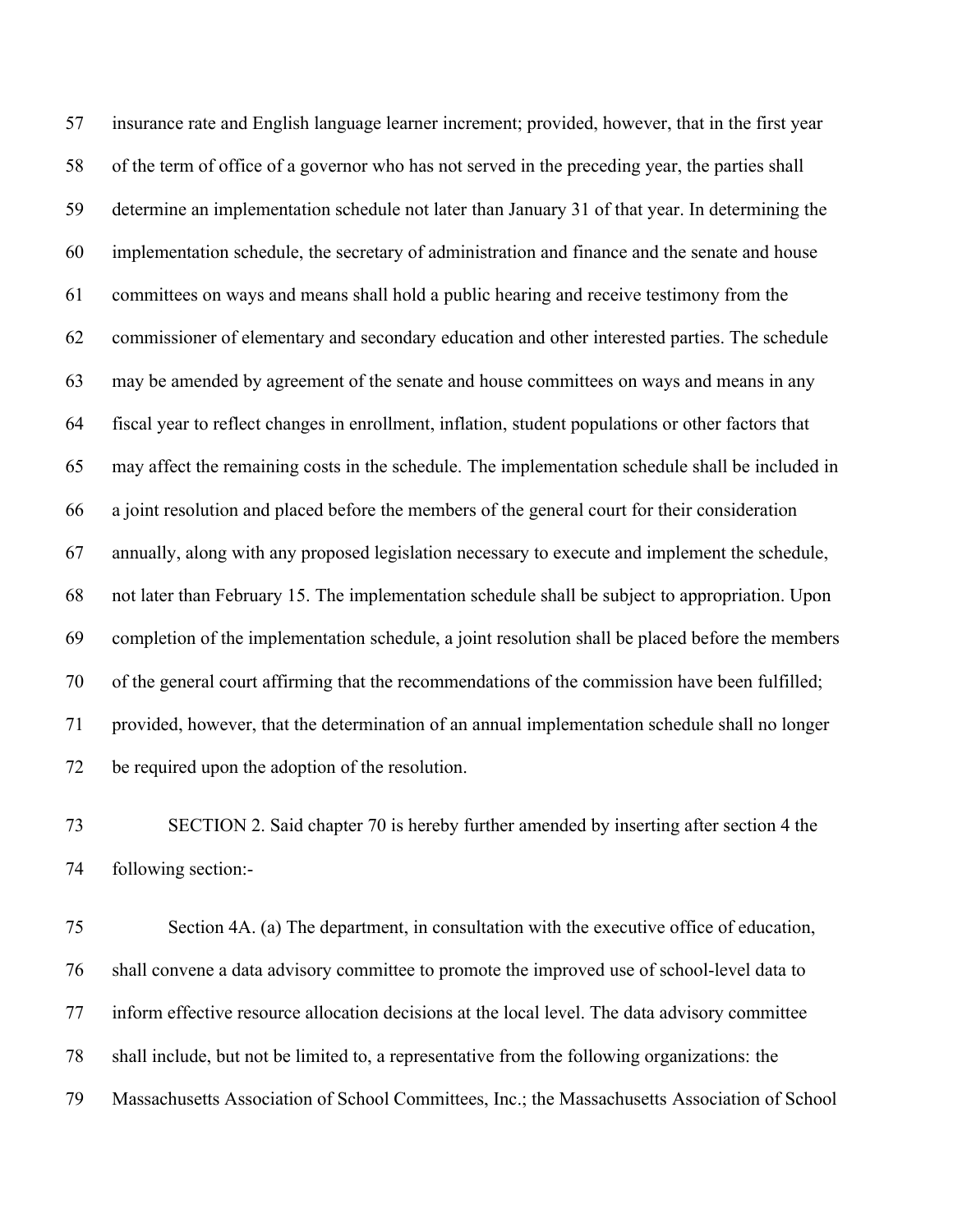Superintendents, Inc.; the Massachusetts Association of School Business Officials, Inc.; the Massachusetts Association of Vocational Administrators, Inc.; and the Massachusetts Association of Regional Schools, Inc. The data advisory committee shall assist the department to identify, advise and analyze cost-effective ways to achieve the following goals including, but not limited to:

 (i) streamlining financial reporting, eliminating duplicate reporting requirements and improving data quality;

 (ii) strengthening the department's capacity to analyze and report staffing, scheduling and financial data in ways that support strategic resource allocation decisions at the district and school level;

 (iii) strengthening district capacity to use data to make strategic resource allocation decisions; and

 (iv) establishing a data collection and reporting system that: (A) tracks funding allocated for English language learner and low-income students to ensure that spending is targeted to the intended populations and to provide a data source for the foundation budget review commission about the accuracy and adequacy of the low-income and English language learner increments; and (B) allows for access to school-level expenditures and data across all districts to inform the public and policy-makers about effective school-level interventions and investments.

 (b) The data advisory committee shall report its progress to the board of elementary and secondary education, the senate and house chairs of the joint committee on education and the chairs of the senate and house committees on ways and means not less than semiannually, by December 1 and June 1, and shall make recommendations as necessary for the department to